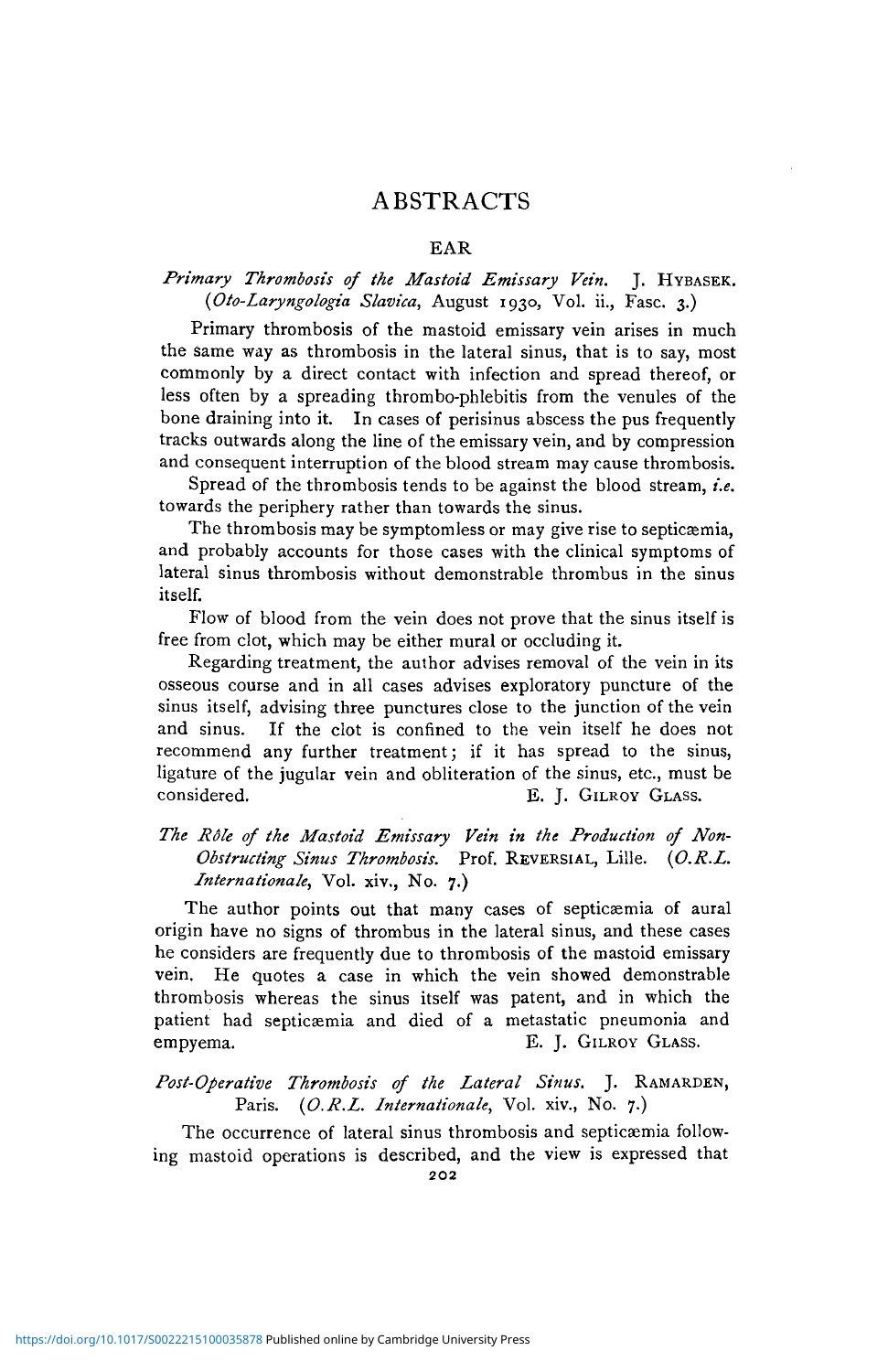this may be caused by a perforating wound in the sinus, which would probably be noticeable at the time, or by a simple exposure of the sinus, in which case there might be some minute and unnoticed wounding of the sinus wall. He quotes a case in support of this latter possibility.

He advises that in mastoid operations the sinus should not be exposed unless the clinical condition warrants it, and that if it be exposed, that the first dressing should be done the following day and thereafter the wound dressed daily. If the sinus wall be perforated, he advocates the advice of Bourgeois:—First to complete the operation in spite of the haemorrhage, and secondly to cover the wound in the sinus wall with a small tampon, kept in position by the ordinary mastoid dressing which should be changed daily, the tampon on the sinus being removed on the fourth day and renewed if hæmorrhage recommences. E. J. GILROY GLASS.

*Vincent's (Fusospirillary) Infection of the Ear.* L. H. BARENBERG and J. M. LEWIS, New York. *(Journ. Amer. Med. Assoc,* 5th April 1930, Vol. xciv., No. 14.)

Three cases are reported, all in young, poorly nourished children. Either an acute or chronic otitis media preceded Vincent's infection. In all cases there was a sudden appearance of a profuse, foetid, and bloody aural discharge accompanied by swelling of the external canal, the presence of a dirty greyish membrane and swelling of the posterior auricular gland. The local application of 10 per cent, solution sulpharsphenamine and intramuscular injection of  $\circ$ -2 gr. of the same brought about a cure in forty-eight hours.

The article occupies three columns.

ANGUS A. CAMPBELL.

## *Relation of Infection of the Ear and Infection of Intestinal Tract in Infants. Results of Five Years' Study,* D. E. S. WISHART. *{Journ. Amer. Med. Assoc,* nt h October 1930. Vol. xcv., pp. 1084-1089.)

Many references are given which support the view that infection in the mastoid antrum is the cause of acute intestinal intoxication in infants.

The Medical Staff of the Hospital for Sick Children, Toronto, believe that the type of the disease seen in Toronto is essentially the same as that which exists in other parts of Canada and the United States. Study of the disease has been pursued seriously for five years. For the last two years a large body of workers have co-operated.

The facts and figures used are drawn from an elaborate study of all pertinent records for five consecutive years—from 1925 to 1929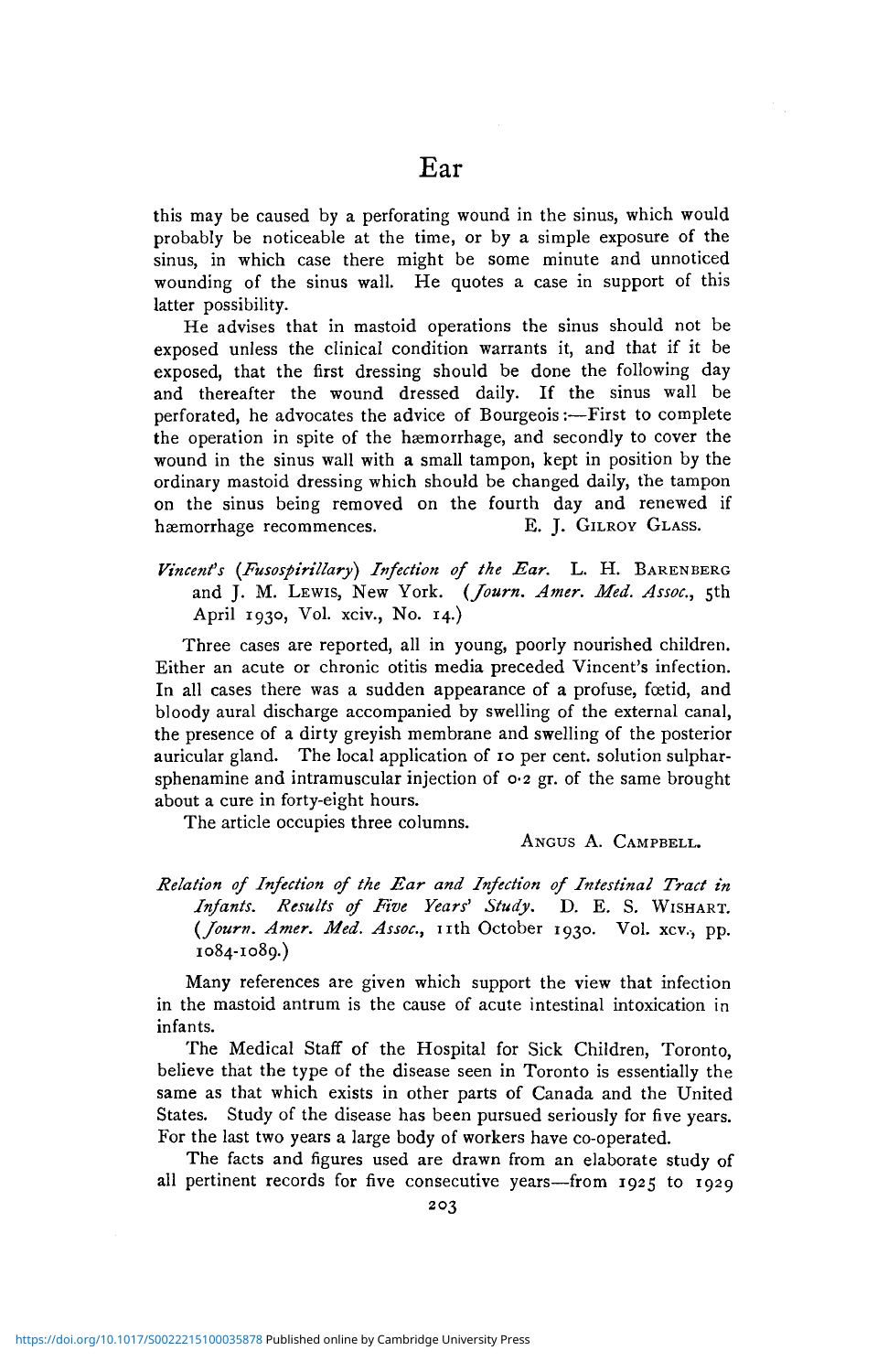inclusive—at the Hospital for Sick Children, Toronto. The statistics and conclusions have the consideration and approval of the physicianin-chief and his research department and the pathologist and his department. The relationship of infection of the paranasal sinuses is not considered in this report.

The onset of the disease is rarely characterised by a "cold." The great majority of the infants were without any clinical evidence of an infection of the upper respiratory tract at the time they were toxic. Many infants remained without any infection of the ear throughout the whole course of the illness. Both ear-drums of many showed abnormality immediately preceding death. This change is an antemortem phenomenon due to forcible ejection up the Eustachian tubes. When infection of the mastoid exists, it is the result and not the cause of the child's lowered condition.

Accumulations or infections found in the mastoid antrum of infants at autopsy are ante-mortem in origin.

Puncture of the mastoid antrum for diagnosis of latent mastoiditis is not to be recommended. Bilateral operation on the mastoid as a cure for the disease was a failure. Operation is to be postponed as long as possible. The autopsies of two intensively studied series of cases of acute intestinal intoxication show that mastoid infection was not common.

There was no correspondence between the bacteriology of the infection in the upper respiratory tract and that in the intestinal tract. Evidence is being accumulated to show that the disease is of intestinal origin.

The author concluded that infection of the mastoid antrum is not the cause of acute intestinal intoxication in infants.

#### AUTHOR'S ABSTRACT.

## *Histological Studies with regard to the Development of Cholesteatoma.* W. DODKRLEIN, Berlin. *(Zeitschrift filr Hals-, Nasen- und Ohrenheilkunde*, Band xxvi., Heft 5, p. 530.)

In reference to the mode of development of middle-ear cholesteatoma Doderlein considers that there is no doubt that the epidermis extending into the middle ear originates without exception from the epidermis of the skin of the meatus or tympanic membrane which spreads into the middle-ear cavities in different ways. There is as yet no evidence that epithelial metaplasia takes place in the course of chronic middle-ear inflammation, there is however always the possibility of such an occurrence on the analogy of similar epithelial metaplasia in other parts of the body. The simplest and most frequent mode of the penetration of epidermis is the inward proliferation through a perforation in the membrane, or, less frequently, through a bony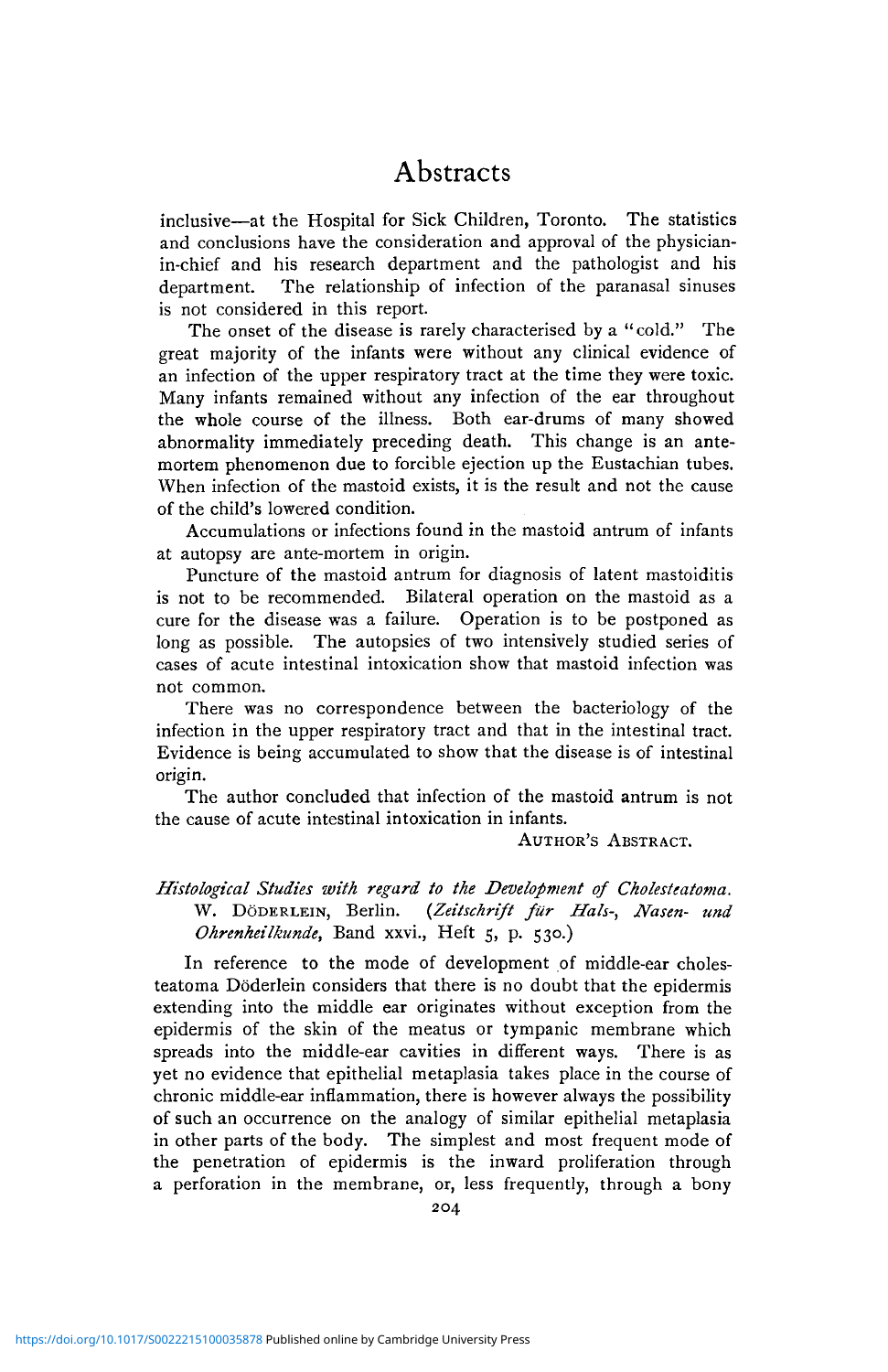fistula in the meatus. In the membrane it is usually through a marginal perforation, because larger areas deprived of epithelium are to be found there, which become covered by the neighbouring epidermis. Further penetration of the epidermis requires that the neighbouring areas of the epithelium in the middle ear are defective, that is to say, either destroyed by the inflammatory process or thrown off. The two forms of epithelium meet or join so intimately that the one passes directly into the other. A second mode of penetration of the epidermis into the cavities of the middle ear is due to the invagination of the membrane in Shrapnell's region; this may enlarge into a bigger sac filled with broken-down epidermic cells. This may then rupture inwards and lead to inflammation of the middle ear by the entrance of infective material. A third form of the entrance of epidermis is a proliferation in wards, of the epidermic layer covering the membrane in the form of papillary ingrowths which proliferate and ramify in the subjacent connective tissue.

There are thus three methods by which epidermis can extend in the middle-ear cavities: $-(1)$  a simple skinning over of membrane which has lost its epithelium; (2) from purely mechanical causes; (3) the dipping capacity of the epidermic cells to proliferate into the subepithelial tissue. There are, therefore, two processes  $(r)$  an inflammatory ingrowth of epidermic cells and their spread in the tissues which have been damaged by an inflammatory process ; (2) after the subsidence of inflammation, the masses of residual epithelial cells may take on the form of actual cholesteatomatous tumours. Clinically the two processes merge one into the other. On comparing cholesteatoma with carcinoma there is some resemblance, as both tumours have as their essential constituent the inward growing epidermis, but leading in one case to the formation of a benign and in the other of a malignant neoplasm.

#### JAMES DUNDAS-GRANT.

*Pneumatisation of the Temporal Bone in Otosclerosis, as shown by Rontgenography.* J. G. DILLON, and B. S. PREOBRASCHENSKY, Moscow. *{Zeitschrift filr Hals-, Nasen- und Ohrenheilkunde,* Band xxvi., Heft 5, p. 537.)

Fifty cases of otosclerosis, making in all'one hundred temporal bones, were examined. They fell into three groups: $-(1)$  with wellmarked pneumatisation ; (2) with the pneumatic on one side and with the mixed type on the other; (3) with well-marked sclerotic mastoids. The following conclusions are arrived at: (1) that in cases of otosclerosis pneumatisation of the temporal bone may be just as various as in normal persons; (2) the structure of the temporal bone has no obvious influence on the course of the otosclerosis; (3) the vol. XLVI. NO. 111. 205 s<sup>2</sup>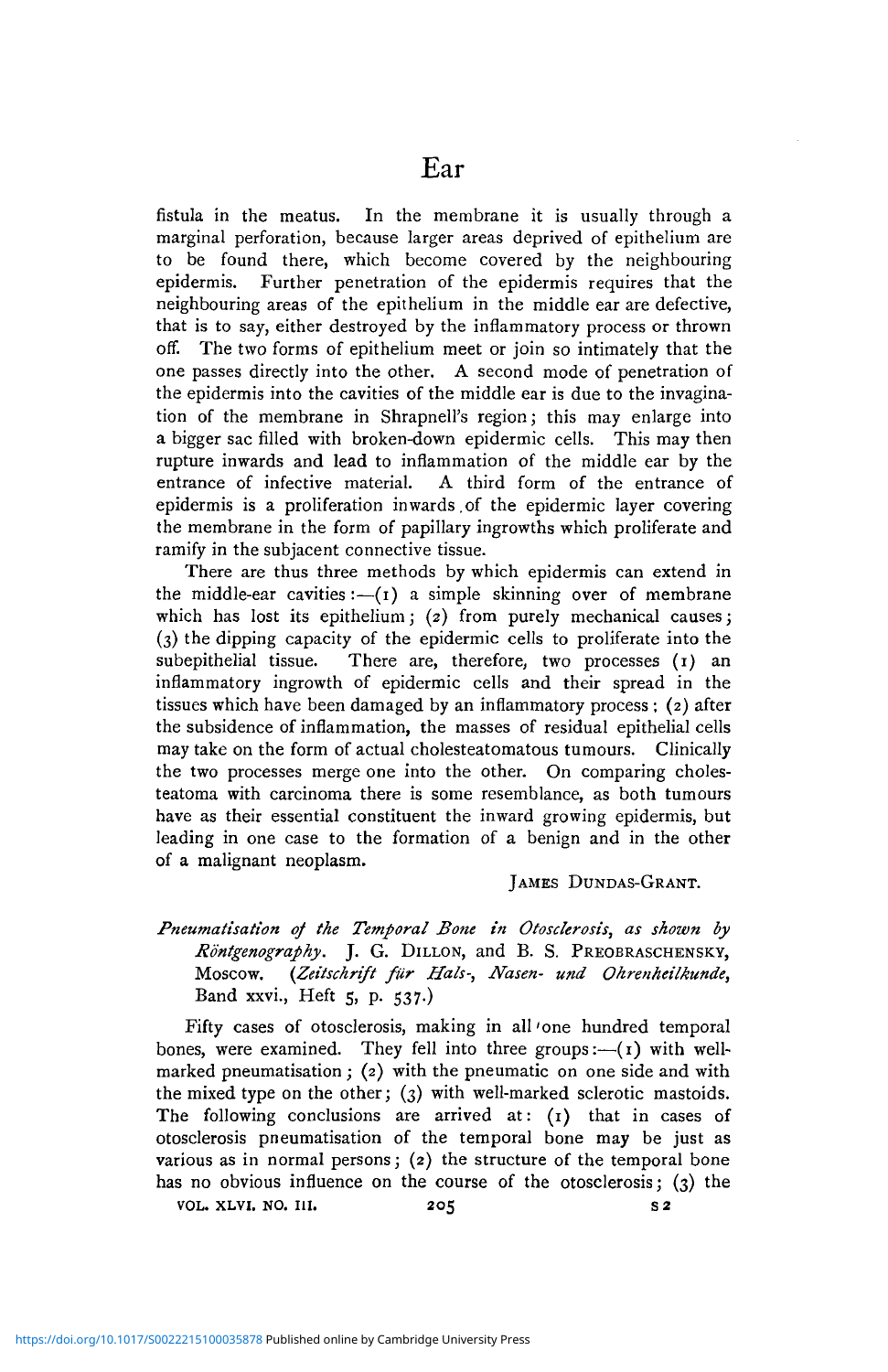limited, generally small, area of the disease in the capsule of the labyrinth has no influence upon the structure of the rest of the bone. The development of the pneumatisation of the temporal bone, in great part at least, has come to an end before the otosclerotic process has started. Disturbance of function of the endocrine glands only occurs later on and is not sufficiently intense to bring about any very obvious changes in the temporal bone as a whole.

#### JAMES DUNDAS-GRANT.

### *An Oculo-motor Reflex excited by Sound in very Deaf Subjects,* E. FROSCHELS, Vienna. *{Zeitschrift fur Hals-, Nasen- und Ohrenheilkunde,* Band xxvi., Heft 5, p. 511.)

In the pigeon, reflex movements of the head in the fronto-occipital axis, away' from the side of the source of sound, are excited when a loud sound is directed into the ear. In mammals there is associated with the head-movements an analogous movement of the eyes, and when a semicircular canal is destroyed the movement is in the plane of this canal. Tullio found a similar reflex in human subjects if in an absolutely dark chamber they fixed their eyes on a single spot of light, the eyes moving when a tuning-fork sounded in contact with the head or near the ear.

Fröschels tested 118 deaf-mutes or extremely deaf persons by means of Urbantschitsch's harmonicon and found that in 50 there was a positive reaction, and that 45 of these showed eye-movement with or without movements of the head, 5 only with head-movements. The reaction appears to be stronger from the better ear. It is evident that the stimulus acts through the cochlear nerve and not alone through the nerves which convey feelings of vibration. (It is interesting to note that de Burlet found a nerve connection between the cochlea and the special portion of the vestibular nerve which supplies the saccule and the posterior semicircular canal. Wooland's *Recent Advances in Anatomy,* 1927, p. 177 J. D.-G.) JAMES DUNDAS-GRANT.

### *Phenomena pertaining to the Nervous System in Morbus Minieri.* S. H. MYGIND and DIDA DEDERDING. *(Ada Oto-Laryngologica,* Vol. xiv., Fasc. 3-4.)

In 135 patients, headache was found in 91 per cent., generally localised to the side principally affected by the ear disease. It was usually of a distinctly paroxysmal character, increasing and decreasing in sympathy with the ear phenomena. Like these it was often worst in the morning. Tenderness of the processus mastoideus (Bárány's symptom) was found in  $7$  cases. The relation between headache and water metabolism was evident in many cases. Abnormal content or cells in the cerebrospinal fluid was found in 90 per cent. The lumbar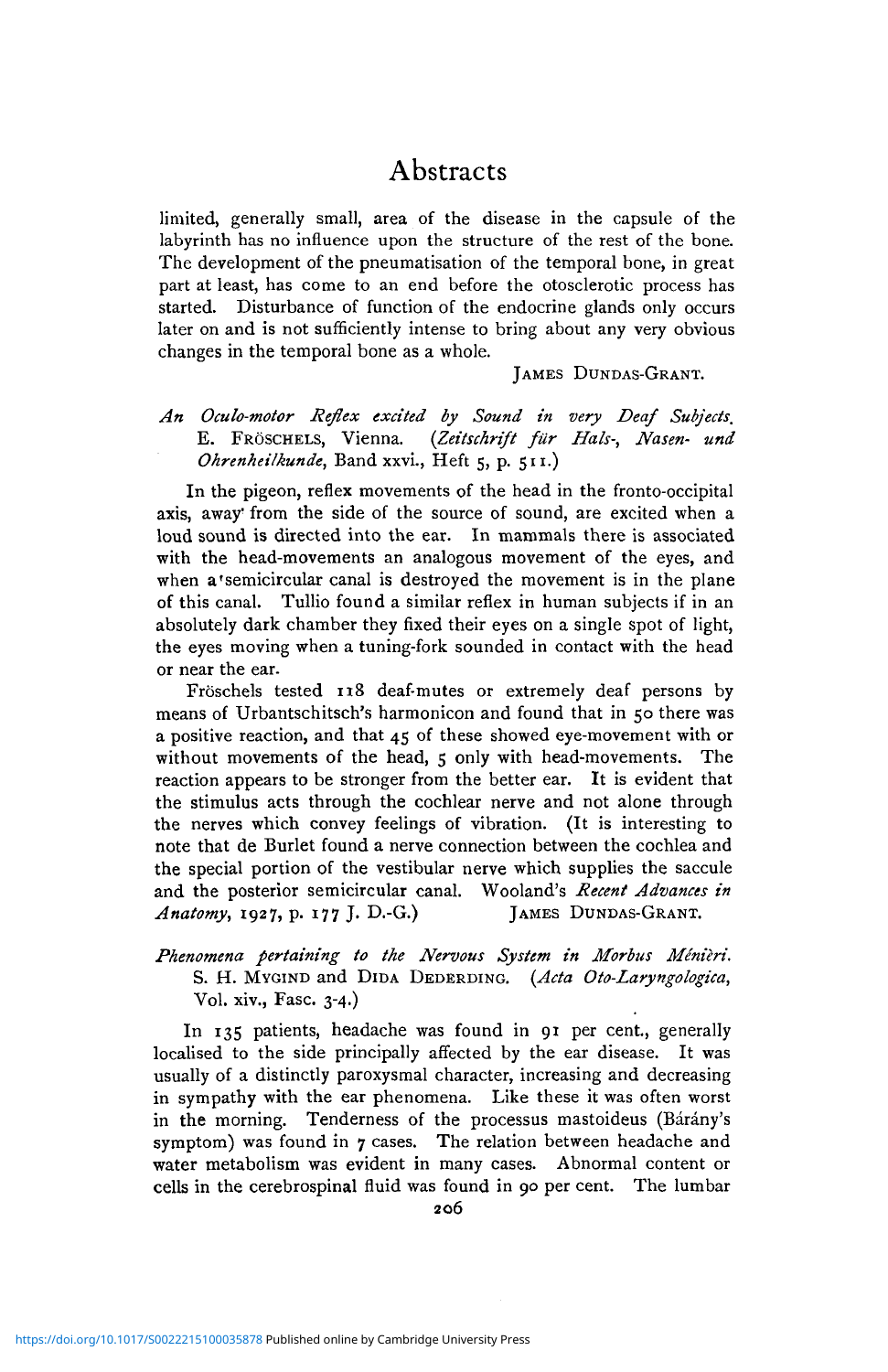pressure also was generally increased in the cases examined. Weakness of the memory and mental depression, often in connection with mental irritability, were frequently seen, but, as a rule, only in the bad periods. A feeling of general fatigue, especially in the bad periods, was found in 80 per cent, of the cases. Paraesthesias, particularly in fingers and toes, were frequent in the bad periods. Tetanic postures of the fingers were observed in 3 cases. Transient paresis of the abducent nerve was seen in 2 cases, of the facial nerve in 3 cases. The rare occurence of medullary symptoms speaks against the aural phenomena originating in the medulla oblongata. The cerebral, as well as the aural phenomena would seem to be most rationally explained by the two unyielding liquor systems; the cranial and the labyrinthine cavity being affected by parallel processes consisting in an intracellular oedema, which, as far as the brain is concerned, probably is principally localised in the meninges. AUTHOR'S SUMMARY.

*Tic of Salpingopalatinus Muscle causing Sound audible to Bystander.* HENRY F. STOLL, Hartford, Conn. *(Journ. Amer. Med. Assoc,* 13th September 1930, Vol. xcv., No. 11.)

The author reports the case of a mentally deficient man, aged 30, complaining of ticking in his ears. The observer could hear the sound 20 inches away from the patient's left ear. It was perfectly rhythmic (132 to the minute) but was not synchronous with the pulse-rate. Pharyngeal and laryngeal examinations were negative. With a nasopharyngoscope a rhythmic contraction of the narrow muscle running along the anterior border of the left Eustachian tube was observed. It was a "vertical nystagmus," and with each contraction the orifice of the Eustachian tube could be seen to open and close. The muscle was thought to be the salpingopalatinus. The patient's mother stated that the noise was inaudible when the patient slept. Treatment was unsuccessful. ANGUS A. CAMPBELL.

### *On the Professional Traumatisation of the Ear of Industrial Workers.* N. LOSANOV, Saratov. *(Acta Oto-Laryngologica,* Vol. xiv., Fasc. 3-4.)

The writer began by making a study of the damage to the hearing mechanism in workers at the Lenin nail and bolt factory at Saratov, and also decided to place dogs and rabbits in the factory. This is a very noisy place because of the sound produced by the nail-stamping machines. There are about 115 of these machines, and the pitch of the tone produced depends upon the size of the nail being stamped. Middle tones prevail, and the noise is sufficiently great to make it difficult to hear loud speech close to the ear.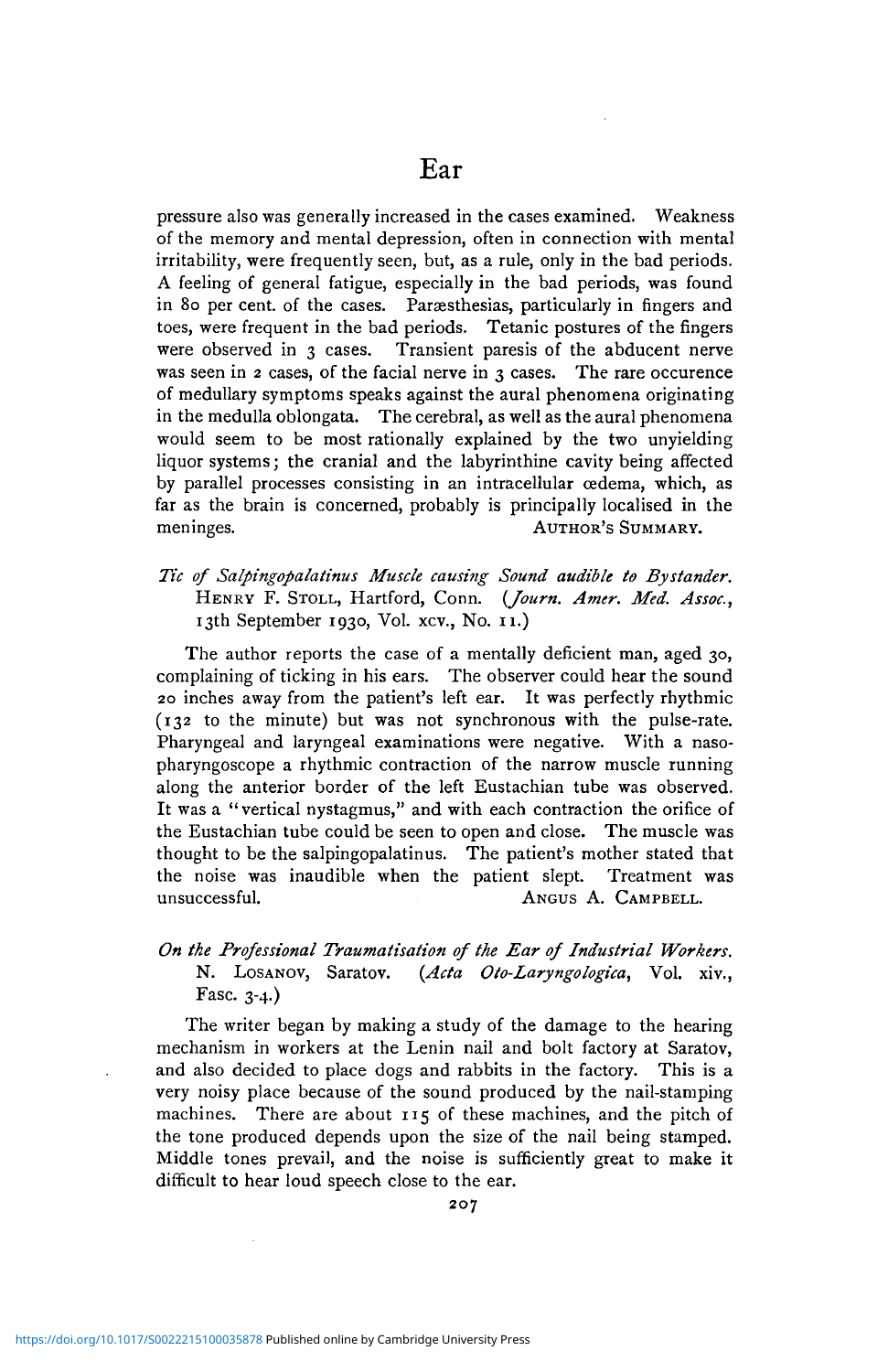As part of the clinical investigation the cases of ten affected workers are described in detail, and the following conclusions are drawn.

- 1. The injury affects especially the phonoreceptory function.
- 2. Slight affections of the statoreceptory function are seen only in a small number of cases and in those with complications (sinus disease, intoxications, etc.).
- 3. The phonoreceptory apparatus is affected *in toto.*
- 4. The perception of combined sounds is affected more than that of elementary ones.
- 5. Long rest from work allowed of some degree of recovery only.
- 6. Cotton-wool plugs did not protect.
- 7. Nasal and accessory sinus disease acted as aggravating factors.

The experimental side of the work deals with eight groups of animals:—

#### *I. Group.*

Eight rabbits submitted to the daily effect of noise, except holidays, during eight hours with an hour's intermission for dinner, for a period of five months.

The microscopic study of the external and middle ear when compared with control animals showed no change, but a similar examination of the inner ear revealed grave alterations, especially in the middle cochlear helix. There was destruction of the organ of Corti and atrophic degeneration of the peripheral neuron with a partial loss of cells and fibres. The basilar and superior helices, however, were affected considerably less severely.

#### //. *Group.*

Six rabbits under similar conditions but with an extra day of rest on Thursdays. The damage in the cochlea was found to be less severe in this group.

### ///. *Group.*

Three rabbits submitted to the influence of noise for three months, but with a condition of nasal obstruction produced experimentally. The interference with nasal respiration in this group was a marked contributory cause to the damage in the cochlea.

#### *IV. Group.*

Five rabbits under similar conditions to Group I., but with their cages suspended from the ceiling by long steel springs, and therefore not in contact with the floor. This group only differed from Group I. in that the membrana tectoria was not affected.

#### *V. Group.*

Six rabbits placed under the conditions in Group I., but before being pathologically examined they were put under normal conditions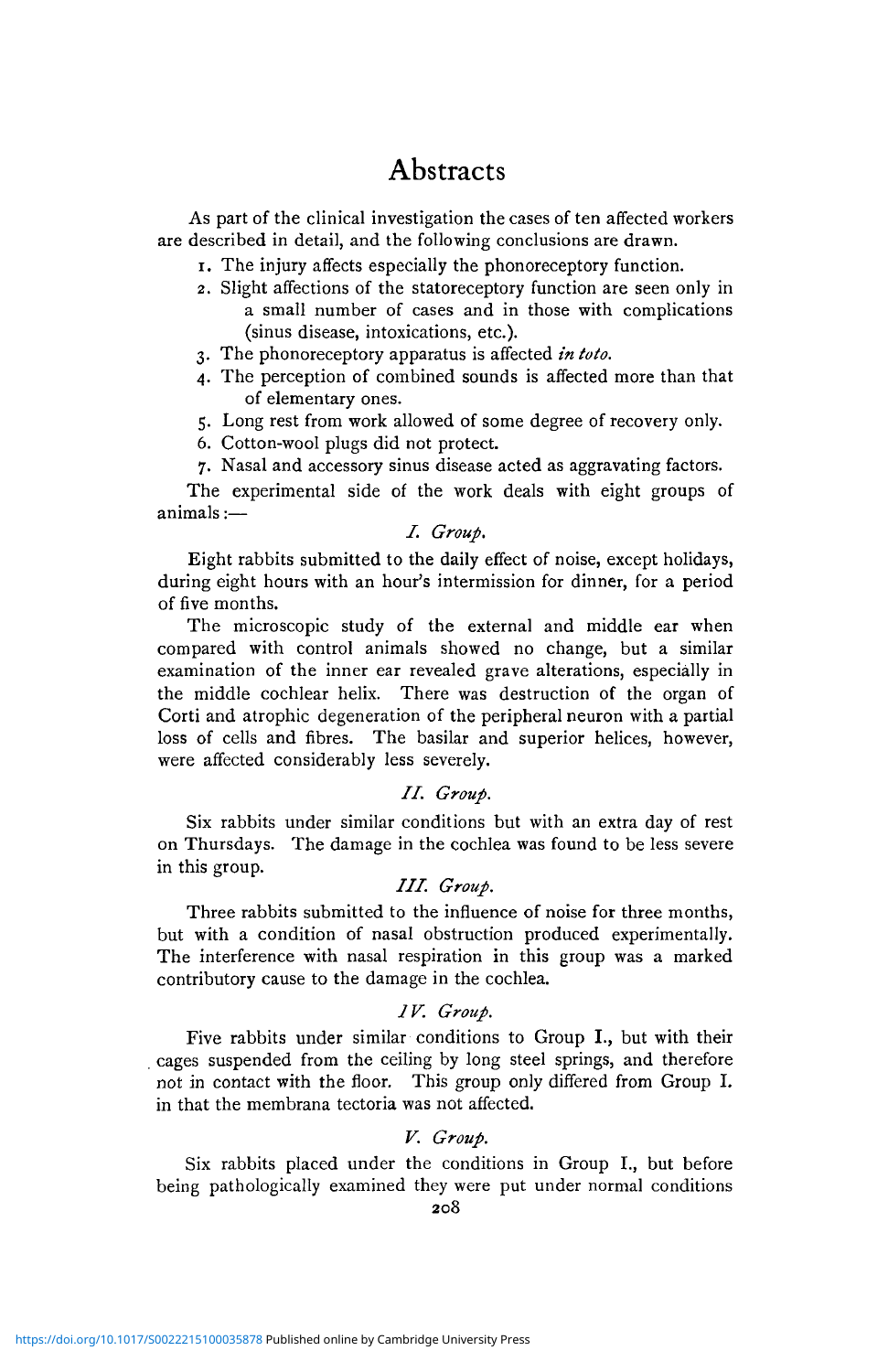## Nose and Accessory Sinuses

for four months. Subsequent microscopic examination of the cochlea revealed some tendency to regeneration of the nerve cells in the ganglion spirale.

#### *VI. Group.*

Four dogs submitted to the effect of noises for three months under conditions similar to the animals in Group I. Sound-conducting apparatus was found to be undamaged, and in the cochlea only slight degeneration of the perceptive apparatus was noted.

#### *VII. Group.*

Three dogs under conditions as in Group VI., but the animals breathed through tracheotomy cannulæ. Not only was a marked cochlear degeneration found in these animals in the middle helix, but a similar change was found in tracheotomised dogs kept in silent surroundings, although for a longer time.

### *VIII. Group.*

Three dogs with artificially (mechanically) produced suppurative rhinitis during the period of three months, though otherwise as in Group I. No change was found in the middle ear, but degenerative changes were found in the cochlea.

The condition of the nose and accessory sinuses apparently has a detrimental effect even on the inner ear mechanism.

In comparing the clinical data of this work with the experimental, it is noticed that in workers who have been busy in the factory for as long as two years no decline of hearing power could be noted, whereas much damage is brought about in rabbits under the same conditions during a period of five months.

On the other hand, it is reasonably suggested that a period of five months is a considerably lesser proportion of human life than of the life of rabbits.

The cause of the more serious injury to the middle helix of the cochlea is found in the character of industrial noise, in which there is an absence of the highest and lowest tones.

The article is illustrated with a number of microphotographs.

H. V. FORSTER.

### NOSE AND ACCESSORY SINUSES.

#### *The Rational Surgical Treatment of Chronic Antral Disease.* JOHN C. HUNT, London, Ont. *{The Canadian Medical Association Journal,* September 1930.)

#### *Summary.*

1. Thanks largely to improved X-ray technique and the growing use for diagnostic purposes of iodised oil injection, it has become recognised that a large percentage of all cases of chronic nasal catarrh,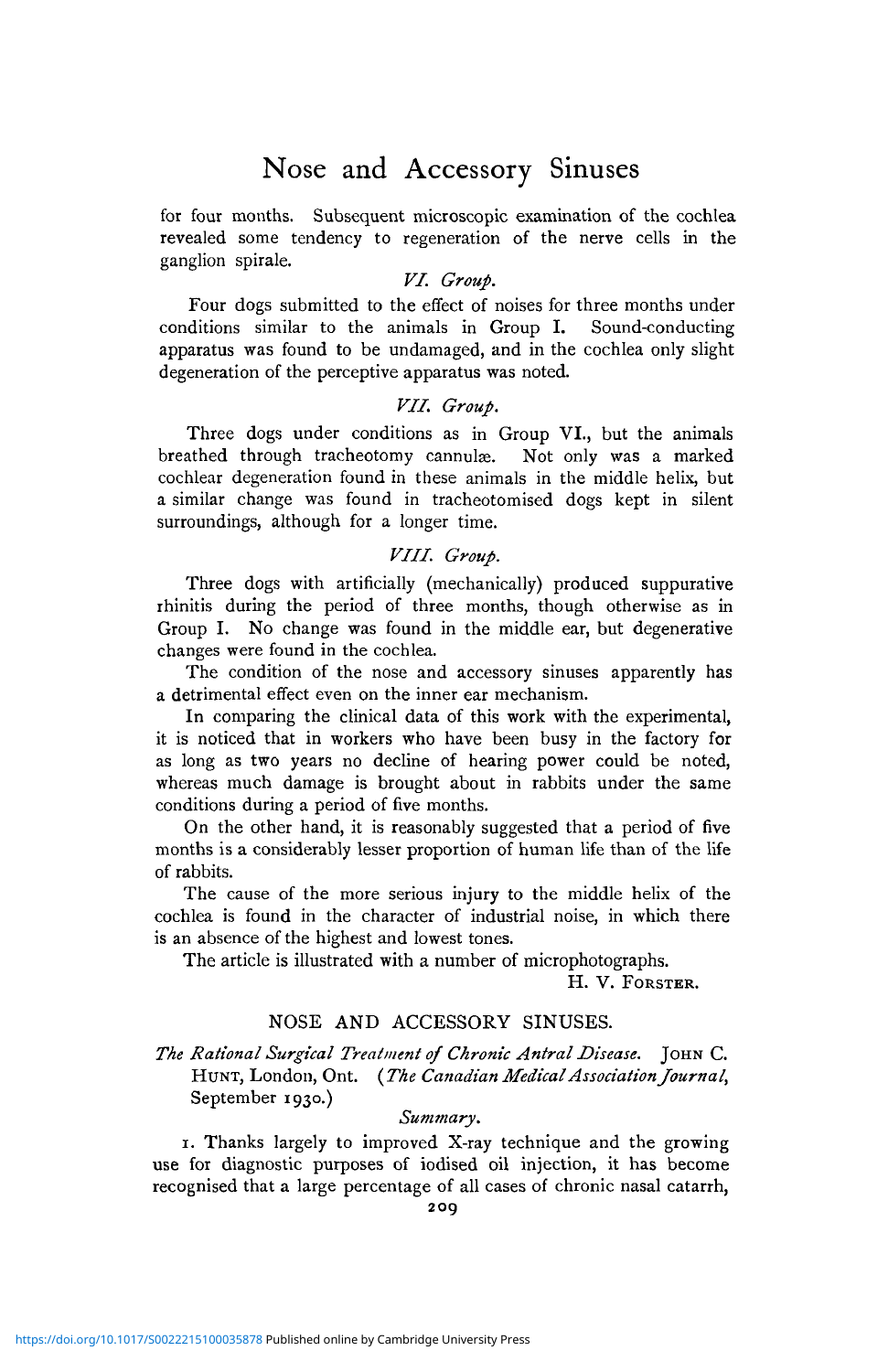and many remote systemic diseases, are directly due to chronic sinusitis, the antrum being the largest sinus and the one most frequently involved.

2. The nasal and naso-antral methods of operating for this trouble seldom give permanent relief, and not infrequently they only serve to increase the disability.

3. The extra-nasal antrum operation (Caldwell-Luc), miscalled the "radical," is the only one which takes proper cognisance of the true character of the underlying pathological condition of chronic nasal sinusitis, *i.e.*, the chronically infected and permanently thickened mucosa, and by completely removing the same, offers a safe and sure cure of an otherwise intractable disease. KEITH HUTCHISON.

#### The Sneezing Reflex. O. KÖRNER, Rostock. (Zeitschrift für Hals-, . *Nasen- und Ohrenheilkunde,* Band xxvi., Heft 3, p. 349.)

Professor Körner believes that sneezing in the ordinary way is effected through the mouth and thus fails in its proper purpose, namely, the clearance of the nose. He observes that little children sneeze through the nose, as is shown by the "stalactites" of mucus on the upper lip. It is only when we are taught habits of cleanliness that we shunt the outflow of air and mucus from the nose to the mouth.

JAMES DUNDAS-GRANT.

*Does the Idea of* " *Vacuum Sinus" rest on a Scientific Basis'! Should it be Retained as a Clinical Entity 1* J. BOURGUET. *(Oto-Rhino-Laryngologie Internationale,* Vol. xiv., p. 8.)

The author holds that the idea is untenable on the grounds that:—

- (1) Sluder's cases frequently suffered from other diseases which might have caused the symptoms.
- (2) Anatomically it would be practically impossible to have a sinus empty of air in the absence of inflammation.
- (3) Sluder's hypothesis that the eye muscles could cause traction on the floor of the sinus is anatomically incorrect.
- (4) Ewing's sign (pain on pressure in supero-internal part of orbit) is due to the presence of nerves in this situation. (Sluder has stated that there is no nerve in this situation.)

E. J. GILROY GLASS.

*Osteomyelitis of the Skull. Report of Cases Occurring as a Result of Frontal Sinus Infection with* Staphylococcus pyogenes aureus. FLETCHER D. WOODWARD, University, Va. *(Journ. Amer. Med.* Assoc., 27th September 1930, Vol. xcv., No. 13.)

The direct cause is bacterial infection, usually *Staphylococcus pyogenes aureus.* It is commonest in early adult life as the diploe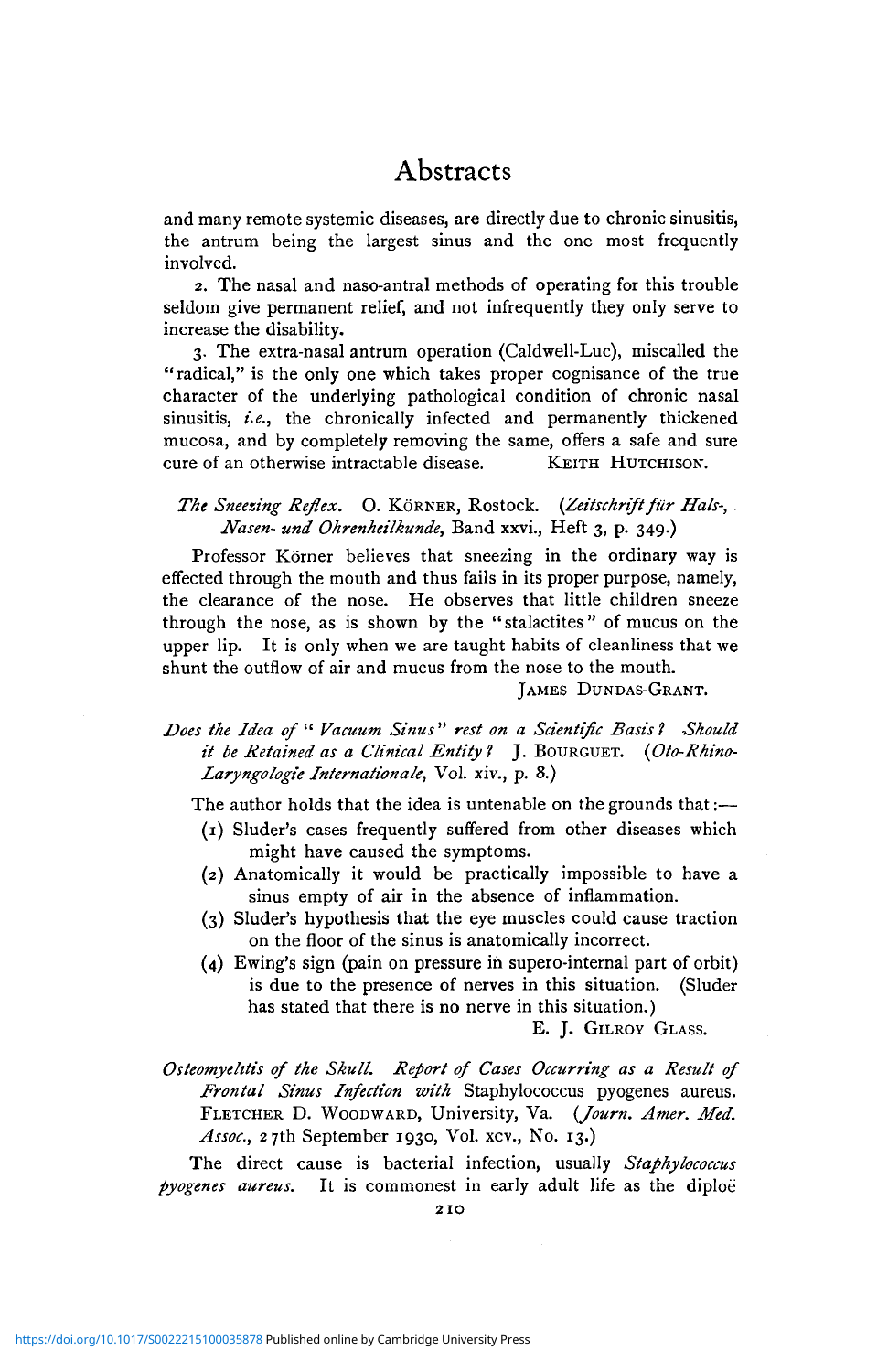## Nose and Accessory Sinuses

are more marked then. It arises spontaneously or secondary to either intra- or extra-nasal trauma. The sinus ostium becomes occluded, and pus under pressure causes areas of necrosis and venous thrombosis. The infection spreads through the diploetic veins. The outer table being more porous breaks down first. As the diploetic veins pass through suture lines, secondary areas may be found in different bones, or on the opposite side. As the dura is highly resistant meningitis or brain abscess are late complications. Sinus thrombosis is not uncommon. Osteomyelitis is characterised by insidious onset, the appearance of soft doughy swellings, persistent septic temperature and later, intracranial symptoms. Stress is laid on preliminary bacteriological study. In both acute and chronic cases the simplest external operation should be employed. If the organisms be *Staphylococcus aureus* a more radical operation is necessary, and the skull should be resected well beyond the diseased area. The hair should be shaved or clipped closely so that later foci may be detected earlier. The wound should be flooded with chlorinated soda. Repeated transfusions are advised. Three cases are reported, all in young men with negative Wassermann. All were staphylococcal in origin. Two had brain abscess, one being suspected for two months before a definite diagnosis could be made. All got well, although one required four years. The other two have been well for three years.

The article occupies six columns and has a bibliography.

ANGUS A. CAMPBELL.

*Meningitis* (Staphylococcus aureus) *Secondary to Frontal Sinusitis: Operation and Recovery.* HOWARD C. BALLENGER, Chicago. *{Journ. Amer. Med. Assoc,* Vol. xciv., No. 14, 5th April 1930.)

After a brief review of the literature the author discusses the findings from 297 cases of meningitis admitted to the Children's Memorial Hospital during the past ten years. He then reports the case of a boy, aged 6, admitted to the hospital because of headache, fever, convulsions, and swelling of the forehead and left eyelid. This swelling was diffuse, brawny, tender but without redness or fluctuation. There was rigidity of the neck, positive Brudzinski and positive bilateral Kernig. Ankle clonus was not present. The spinal fluid was turbid, under pressure, and with a two-plus positive Pandy test. The cell count was 320 and *Staphylococcus aureus* was grown from the culture. Both frontal sinuses were opened externally and were found to be filled with thick yellow pus. The posterior table was removed and similar yellow pus escaped! from: the dura. Cultures from this yielded *Staphylococcus aureus.* Three days after the operation pneumonia developed in the left lower lobe. Three abscesses developed over the frontal, parietal and occipital region. Three weeks after the operation there was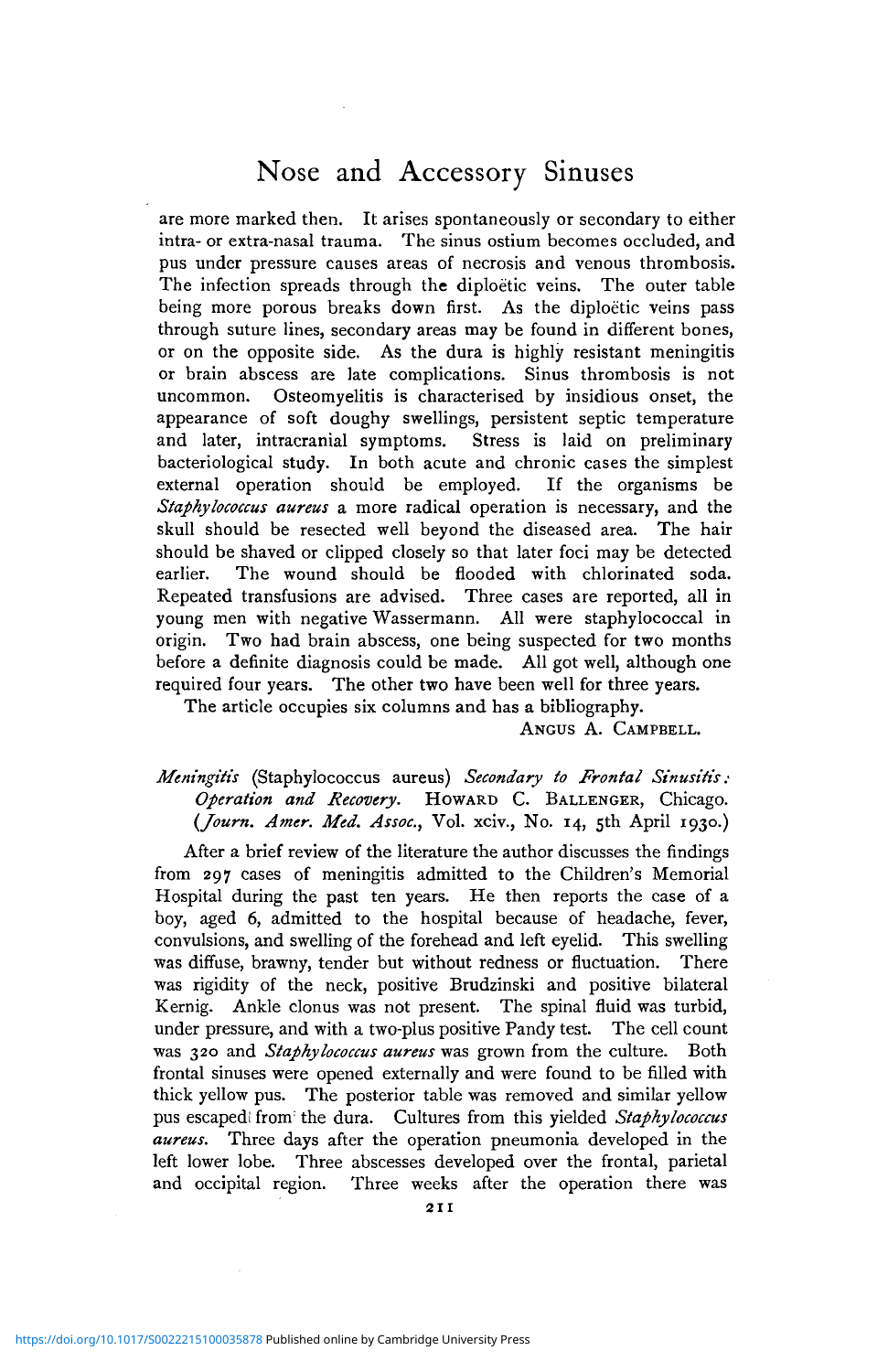complete paralysis of all the muscles of the right eye. Six months later he was entirely well except for a slight discharge from the scalp wound. The white-blood cell count varied from 9000 to 32,000, and from six spinal punctures *Staphylococcus aureus* was obtained five times. The spinal fluid cell count ranged from 130 to 3350. On account of the persistent and long-continued stupor, delirium, high cell count and repeated positive spinal fluid cultures, the author concludes this is a case of recovery from diffuse suppurative meningitis.

The article occupies seven columns, has two tables, and a bibliography. ANGUS A. CAMPBELL.

#### LARYNX.

## *Further Experiences with Artificially Induced Recurrent Paralysis as a Curative Factor in Laryngeal Tuberculosis.* H. SCHUGT. *{Miinch. Med. Wochenschrift,* Nr. 22, Jahr. 77.)

Schugt prefers the blind method of injection suggested by Leichsenring to the operative exposure and actual injection of the nerve trunk as carried out by Von der Hutten. Schugt uses 85 per cent, alcohol to which a few drops of 1 per cent, solution of novocain has been added. He uses an ordinary needle of from 8 to 10 cm. in length. The site of insertion between the cricoid cartilage and the first tracheal ring is marked on the skin. The needle-point is carried to the vertebral column. It is then withdrawn from  $\mathbf{r}$  to  $\mathbf{r}^1$  cm., and from 1 to  $\mathbf{r}^1$  c.cm. of the solution injected. It is sometimes necessary to repeat the procedure. The danger of wounding vessels or other important structures is practically very small. The paralysed cord adopts the median or the intermediate position. For obvious reasons, only the nerve on the most affected side should be paralysed. The coughing mechanism is not affected. The average duration of the paralysis is from four to eight weeks. It is not certain that the paralysed cord will regain its normal function.

The most favourable cases are those in which the disease is mostly confined to the vocal cord and ventricular band of one side and in which the pulmonary disease is not too far advanced. Schugt has treated 25 cases. Of this number he has had 15 under extended observation. Of these 15, there were 9 cases which were clinically cured, 3 were not improved, 2 were disimproved, and 1 case was lost sight of.

The author considers that the treatment is strongly justified by his results and that with combined local and general treatment still better results may be expected. J. B. HORGAN.

**2 1 2**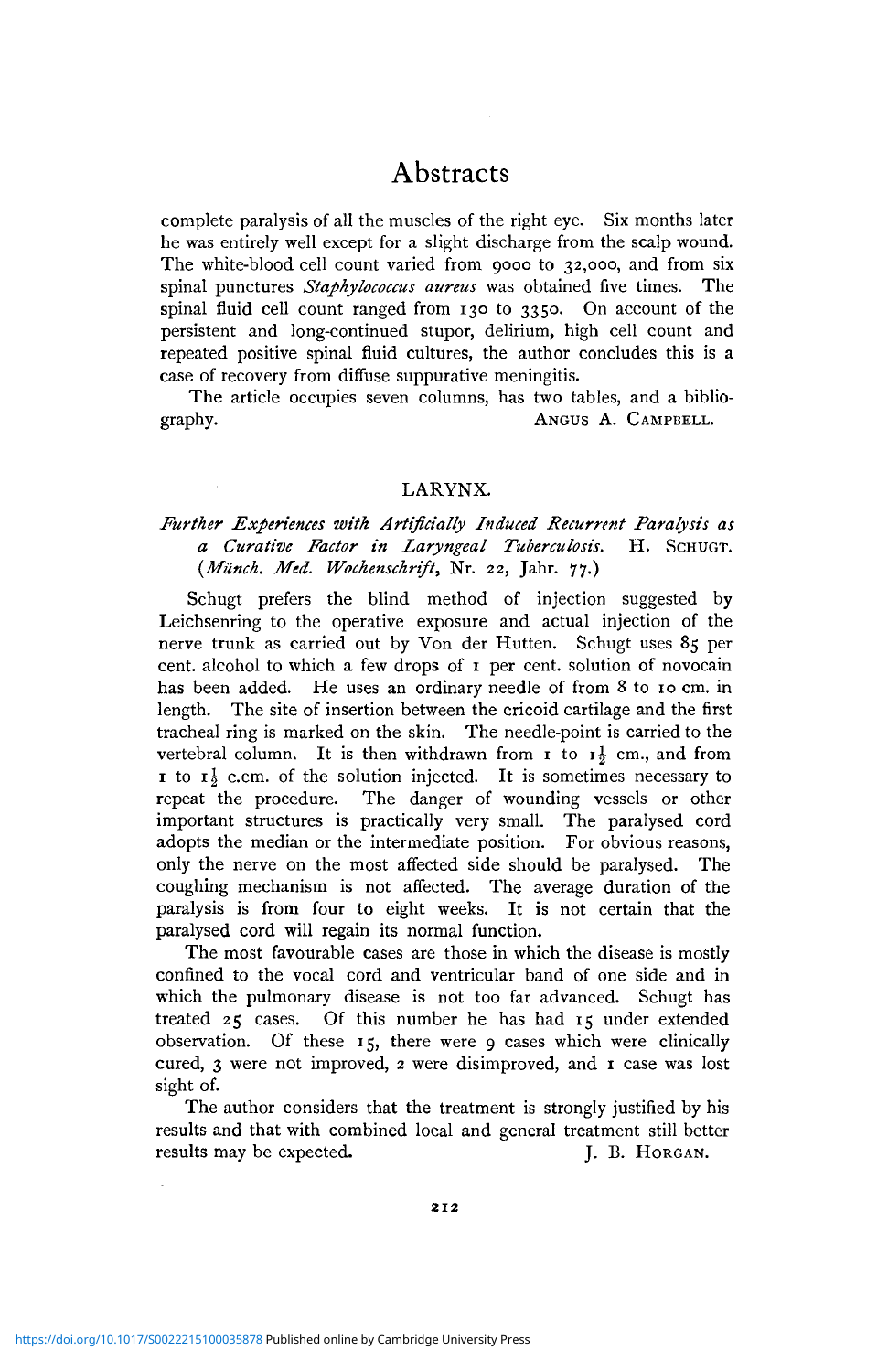## Larynx

## *Intralaryngeal Hamorrhage of Septic Origin leading to Death by Suffocation.* E. ZIMMERMANN. *(Mtinch. Med. Wochenschrift,* Nr. 32, Jahr. 77.)

The record is of a case of septicaemia *(Staphylococcus albus)* occurring as the result of a badly crushed finger, in which the patient died of suffocation. This latter occurred whilst the patient was straining at stool during an exacerbation of the primary infection which occurred two months after the injury. The course of events suggested pulmonary embolism but the post-mortem examination revealed the presence of a large bilateral subglottic haematoma extending from the lower surface of the true cords approximately to the level of the lower border of the cricoid cartilage. (Specimen illustrated.) The causative organism was cultivated from the spleen. J. B. HORGAN.

#### *Acute Laryngeal Obstruction.* LYMAN G. RICHARDS, Boston. *(Journ. Amer. Med. Assoc,* 13th September 1930, Vol. xcv., No. 11.)

The article is based on five years' experience in a large children's hospital. Unless a case be of dire extremity sufficient time is taken to make a correct diagnosis. The patient is admitted to hospital and placed in a quiet room, with a moist atmosphere, at a temperature of 75° F. No real hypnotic is used. The appearance and behaviour of the patient are carefully watched. The temperature and pulse are carefully charted. In the early stages inspiratory stridor is the outstanding symptom. Cyanosis is a late symptom and should not be waited for. Any increase of restlessness is always a dangerous signal. A steady elevation of the pulse and temperature rate are considered unfavourable. Complete absence of temperature suggests foreign body. In making a diagnosis direct laryngoscopy in skilled hands is the procedure of choice. Appropriate instruments are ready at hand. Foreign bodies if present will usually be found between the vocal cords. Acute streptococcal laryngitis has proved to be the most difficult condition to handle and the most fatal. It is accompanied by high fever, rapid pulse, and general toxaemia. There is intense redness of the glottis, and often so much swelling that the cords are scarcely visible. Rarely is there any membrane. A so-called " Mosher life-saving tube" may be inserted and left *in situ* during tracheotomy, if this be required. The life-saver is withdrawn before the tracheotomy tube is put in. General medical care is required as bronchopneumonia often develops. In diphtheritic laryngitis the typical membrane is seen in the larynx. This is removed by suction and diphtheria anti-toxin given. If the patient does not do well, intubation is performed, but the tube should not be left in more than 48 hours. If this has to be replaced several times tracheotomy is

**2 1 3**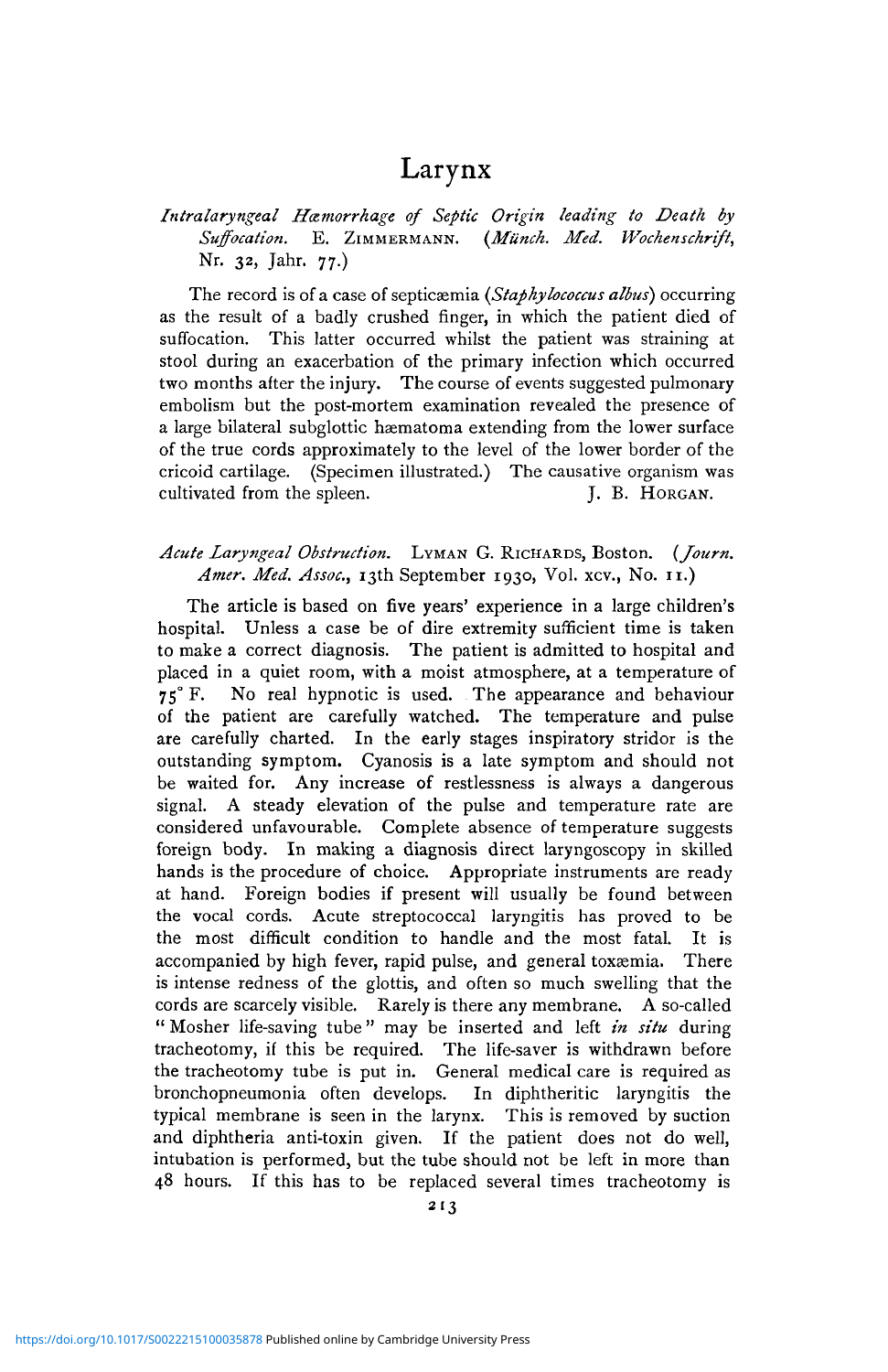performed. In laryngitis sicca .crusts accumulate on the vocal cords to such an extent that intubation may be necessary. Intubation is sometimes necessary in post-operative cedema. In obstruction due to extra-laryngeal pressure tracheotomy is preferred.

The article occupies almost nine columns.

ANGUS A. CAMPBELL.

#### PHARYNX.

## *Results of Tonsillectomy: A Comparative Study of Twenty - two Hundred Tonsillectomised Children with an Equal Number of Controls Three and Ten Years after Operation.* ALBERT D. KAISER, Rochester, New York. 20th September 1930, Vol. xcv., No. 12.)

The operations reported in this study were done by ten skilled laryngologists. Complete enucleation of the tonsils was always attempted, and generally the operative results were good.

No account has been made of the lingual tonsil. Apparent benefits during the first few post-operative years are not so evident over a ten-year period. Outstanding benefits are apparent in influencing the incidence of sore throats. Substantial benefits are noted in rendering children less susceptible to scarlet fever and diphtheria, although the latter is influenced by the prophylactic use of toxin-anti-toxin. Acute head colds and otitis media, although definitely lessened over a three-year period, are not essentially influenced over a ten-year period. Cervical adenitis is decidedly reduced. Bronchitis and pneumonia actually occur more frequently in tonsillectomised children. First attacks of rheumatic fever occur almost 50 per cent. less often in tonsillectomised children, while recurrent attacks are not benefited at all. Chorea occurs as often in children who have been operated on as in children who have not, except that less heart disease is associated with chorea in tonsillectomised children.

The article occupies nine columns and has four charts.

ANGUS A. CAMPBELL.

#### *Emphysema of the Head and Neck Complicating Tonsillectomy.* FREDERICK H. VON HOFE, East Orange, New Jersey. *{Journ. Amer. Med. Assoc,* 27th September 1930, Vol. xcv., No. 13.)

Three cases are reported in children between two and four years of age. The tonsils were removed with the La Force-Sluder instrument and ether anæsthesia. In only one case was there undue struggling during induction. The right tonsil was removed first. In every case the emphysema developed on the right side immediately following its removal. There was considerable swelling over the right side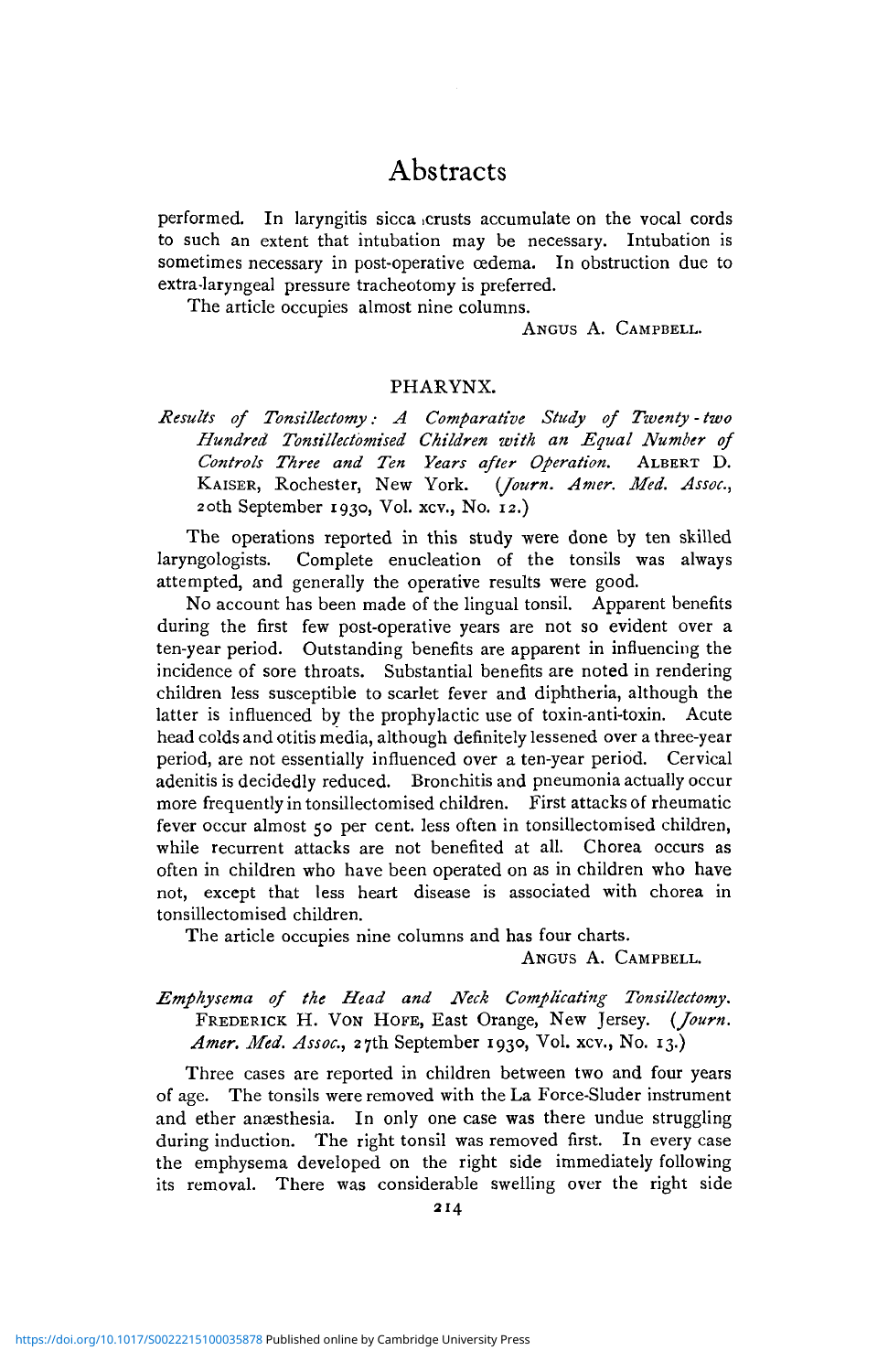## Pharynx

of the face, the zygomatic arch, and into the scalp. Crepitation was present throughout the swollen area. No trouble was experienced when the other tonsil was removed. The emphysema completely subsided in from three to five days. ANGUS A. CAMPBELL.

### *Radiation Therapy of Tonsils.* LEILA CHARLTON KNOX, St Luke's Hospital, New York. *(Journ. Amer. Med. Assoc,* 8th March 1930, Vol. xciv., No. 10.)

During the past six years the tonsils were irradiated in 259 patients of whom 141 were followed from three months to six years. Four to eight treatments were given at weekly intervals through a small portal (4 by 6 centimetres). In general, roentgen irradiation should not replace tonsillectomy in the rheumatic child with or without endocarditis. It should not be used in acute tonsillitis, diphtheria, scarlet fever, Vincent's angina, abscess of any type or acute leukæmia. It has been found useful in hypertrophic pharyngitis and in elderly patients who are not good subjects for operation. Injury to the endocrine glands has not been observed, although dryness of the throat sometimes occurs.

The article occupies eight columns and has an extensive bibliography. ANGUS A. CAMPBELL.

#### *The X-Ray Treatment of Hypertrophied Tonsils.* KLOTZ LOTHAR. *(Munch. Med. Wochenschrift,* Nr. 41, Jahr. 77, S. 1756.)

Amongst 40 cases treated, the tonsils returned to normal within *2\* months, sometimes within two weeks. In the method employed the patient lies on the back and turns the head somewhat to one side. The head is steadied by placing a roll beneath the neck. The tube used consists of a glass tube shaped like a speculum, which is introduced into the mouth in the direction of the tonsil which is to be radiated. Errors of direction are avoided by the preliminary introduction of a spatula. At each séance the patient is radiated with a dose of 100 R. at 180 K.V. and 3 M.A., a filter of 0.5 mm. of copper and 1 mm. of aluminium being employed. The radiations take place at intervals of two or three days. This may be repeated in eight days and, if necessary, after a further interval of from four to six weeks.

J. B. HORGAN.

## *Should Tonsillectomy be carried out during or soon after an Acute Inflammatory Disease of the Tonsils 1* S. LEVINGER. *(Miinch. Med. Wochenschrift,* Nr. 39, Jahr 77, S. 1666.)

The author has carried out tonsillectomy in 235 patients suffering from peritonsillar abscess, and in 60 cases immediately following such

**2 I5**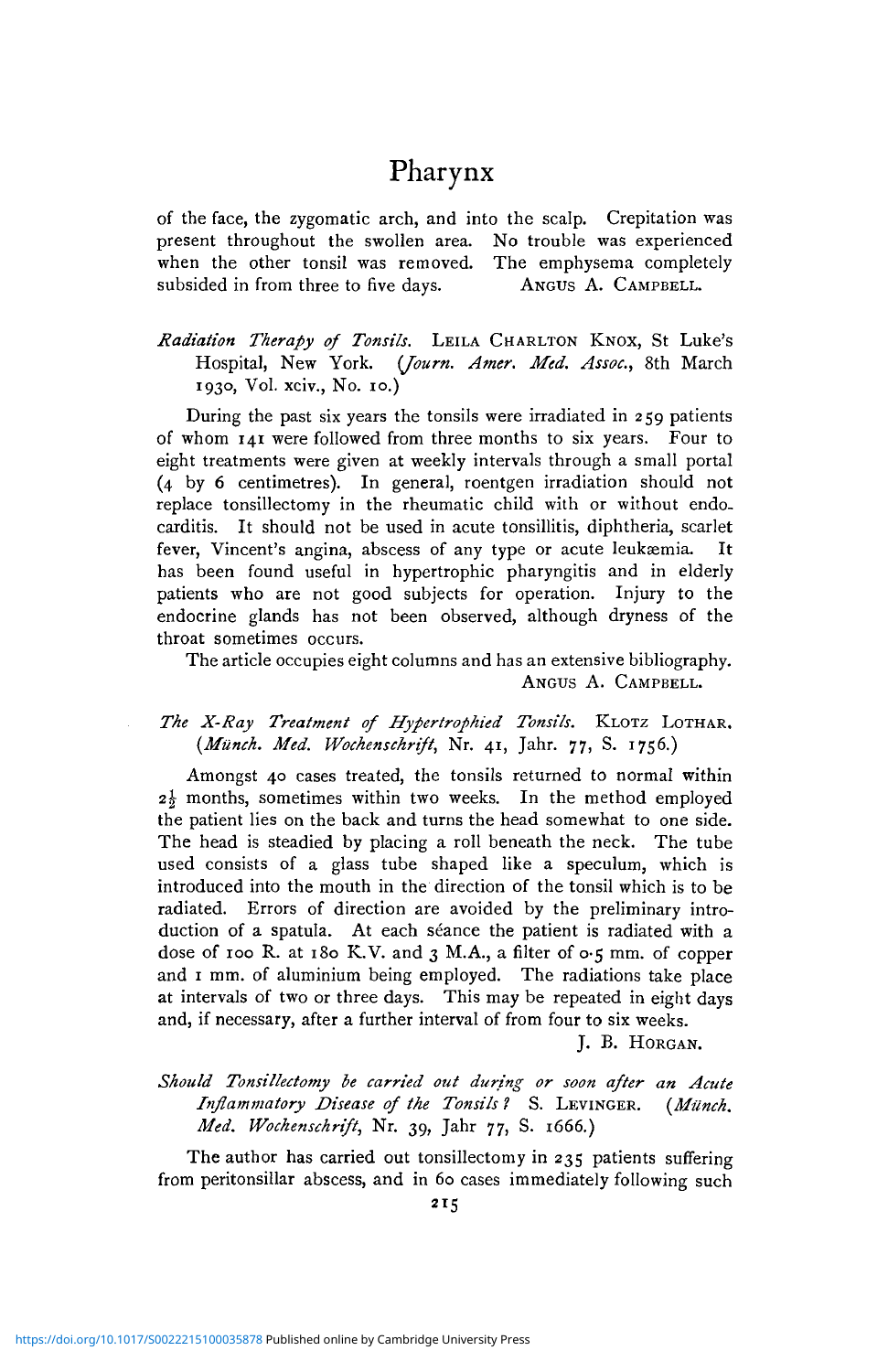attacks. He is quite convinced that the book teaching against such procedure is incorrect. He considers that the occasional severe complications following tonsillectomy are due to a too radical removal of the lower pole. When, therefore, he operates in the acute stage he avoids removing the lower pole, a circumstance which he has not found to mitigate against the success of an otherwise radical operation. Levinger considers that not only from the patient's, but from the immediate and remote, point of view, it is preferable to relieve these cases by tonsillar enucleation. In case the patient refuses to allow this course he relieves the patient by separating (under infiltration anaesthesia) the upper pole of the tonsil from the anterior faucial pillar instead of performing the classical incision through the anterior faucial arch. J. B. HORGAN.

#### ENDOSCOPY.

## *The Mechanism of Physical Signs in Neoplastic and other Diseases of the Lung, with especial reference to Atelectasis and Emphysema,* CHEVALIER JACKSON, Philadelphia. *(Journ. Amer. Med. Assoc,* 30th August 1930, Vol. xcv., No. 9.)

Bronchoscopic observation of foreign bodies has proved the accuracy of localisation of the intruder. This is indicated by the interpretation of the physical signs based on the bronchoscopically discovered mechanism of their production. It has also shown that secretions when dried or viscid may produce the same physical signs as foreign substances, mucosal swellings, granulations, benign and malignant growths. Obstruction of a bronchus is one of the fundamental factors in the etiology of pulmonary disease. Three types of obstruction are mentioned: (1) the stop-valve in which no air passes in or out and the residual air is absorbed (atelectasis); (2) by-pass-valve obstruction in which the air passes in and out but in diminished amount. Here the asthmatoid wheeze can be heard near the patient's open mouth; (3) check-valve obstruction in which the air flows in one direction only and may cause either atelectasis or emphysema. The respiratory cycle is likened to a reciprocating pump which may fill or empty a given area in the lung. Resetting of the check-valve action may be caused by: *(a)* shifting of a foreign body; *(b)* outgrowth of inflammatory or neoplastic tissue;  $(c)$  changes in the tissues that form the valve. Distant or absent breath sounds with an unimpaired or hyper-resonant percussion note justify a tentative diagnosis of check-valve obstruction. In children this is usually a foreign body; in adults it is more often due to abnormal secretions, inflammation, or new growth. The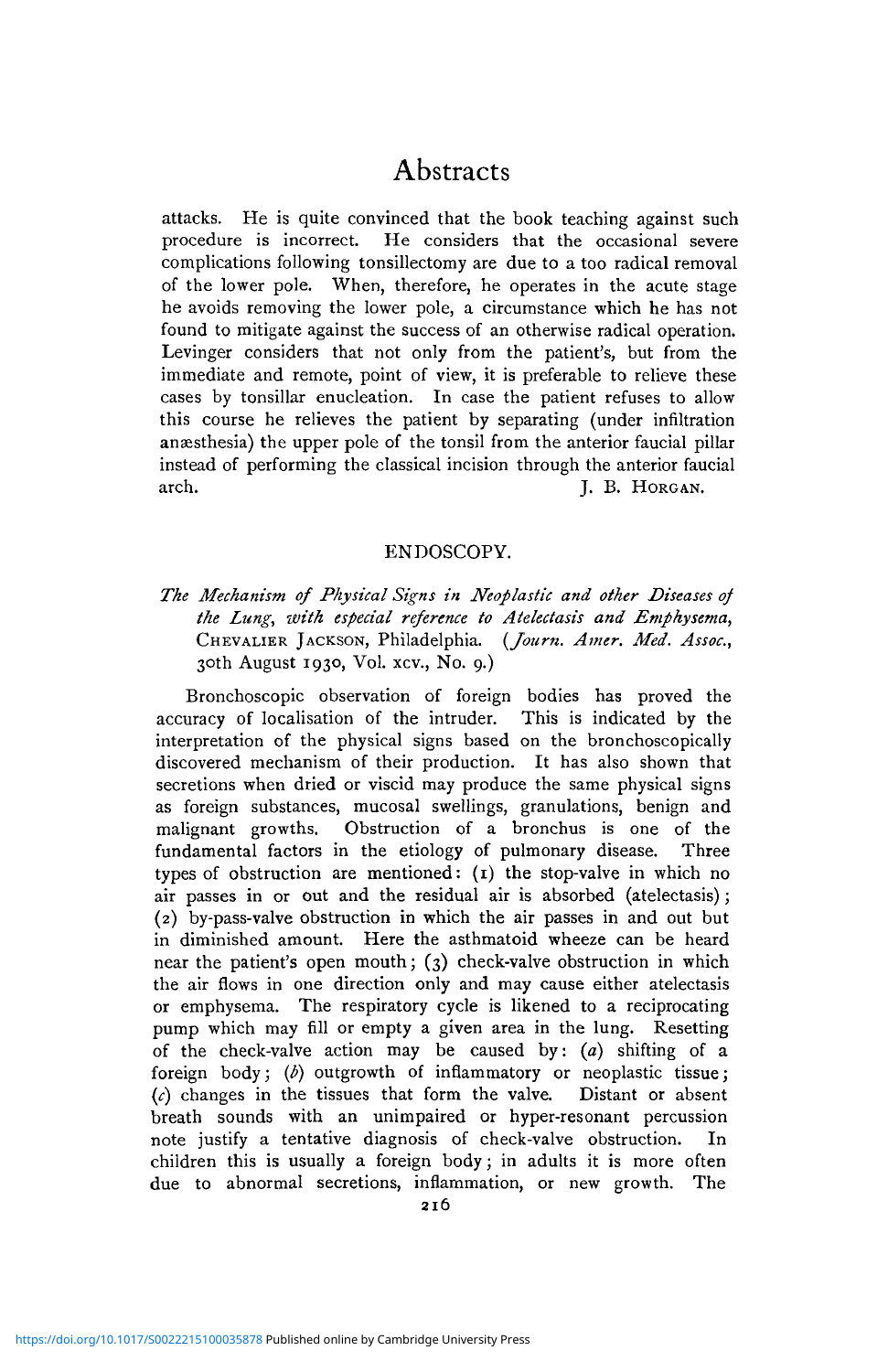# Miscellaneous

concurrence of distant or absent breath-sounds with an impaired percussion note often suggests check-valve or reverse check-valve obstruction, producing atelectasis. In cases of atelectasis the first thing to be thought of in children is a foreign body, and in adults a new growth. Removal of the obstruction, no matter how complete it may be, does not immediately restore function to the atelectatic area. Check-valve obstruction may be produced by various mechanisms, chief of which are: (i) foreign bodies; (2) benign growths; (3) malignant growths; (4) adenopathy; (5) anomaly; (6) inflammatory mucosal swelling; (7) granulations and granulomas; (8) secretions; (9) blood clots. The bronchoscope often reveals considerable quantities of secretions in the bronchi when there is a complete absence of dry or moist rales. Check-valve obstruction is commonly associated with diphtheria and most deaths are due to unrecognised respiratory obstruction. When atelectasis is bilateral, death is certain unless the bronchoscope is used. The author thinks the so-called cases of "black diphtheria" were of this type.

The article occupies eleven columns, is illustrated and has a bibliography. ANGUS A. CAMPBELL.

#### MISCELLANEOUS.

#### *Diathermy Morcellement. New Technique and Apparatus.* Luis SAMENGO, Buenos Aires. *(La Semana Medica,* No. 28, 1930.)

Morcellement is a dangerous procedure, which causes free bleeding and is rarely an operation of choice. It is to be condemned in the treatment of nasopharyngeal fibroma. This view of morcellement is quite altered by combining with it diathermy. It then becomes the method of choice, easy to carry out, safe and effective, because the diathermy forceps coagulate the tissues while they cut and the bleeding is trifling. It is not even necessary to use chloroform with the patient in the position of Rose. It can be done with local anaesthesia. It is particularly useful for removing tumours in awkward anatomical situations or in cavities where manipulation would be difficult. It is rapid and shock is much diminished; the tissues are sterilised, the lymphatic and blood vessels are shut off, and the bloodless field gives a better view and control. The paper contains numerous illustrations of forceps designed by Dr. Samengo for operating on the nasopharynx and the epiglottis. They are made of tungsten-steel, which is very resistant to the effects of sparking, are perfectly insulated, and can be sterilised dry. L. COLLEDGE.

VOL. XLVI. NO. III. 217 T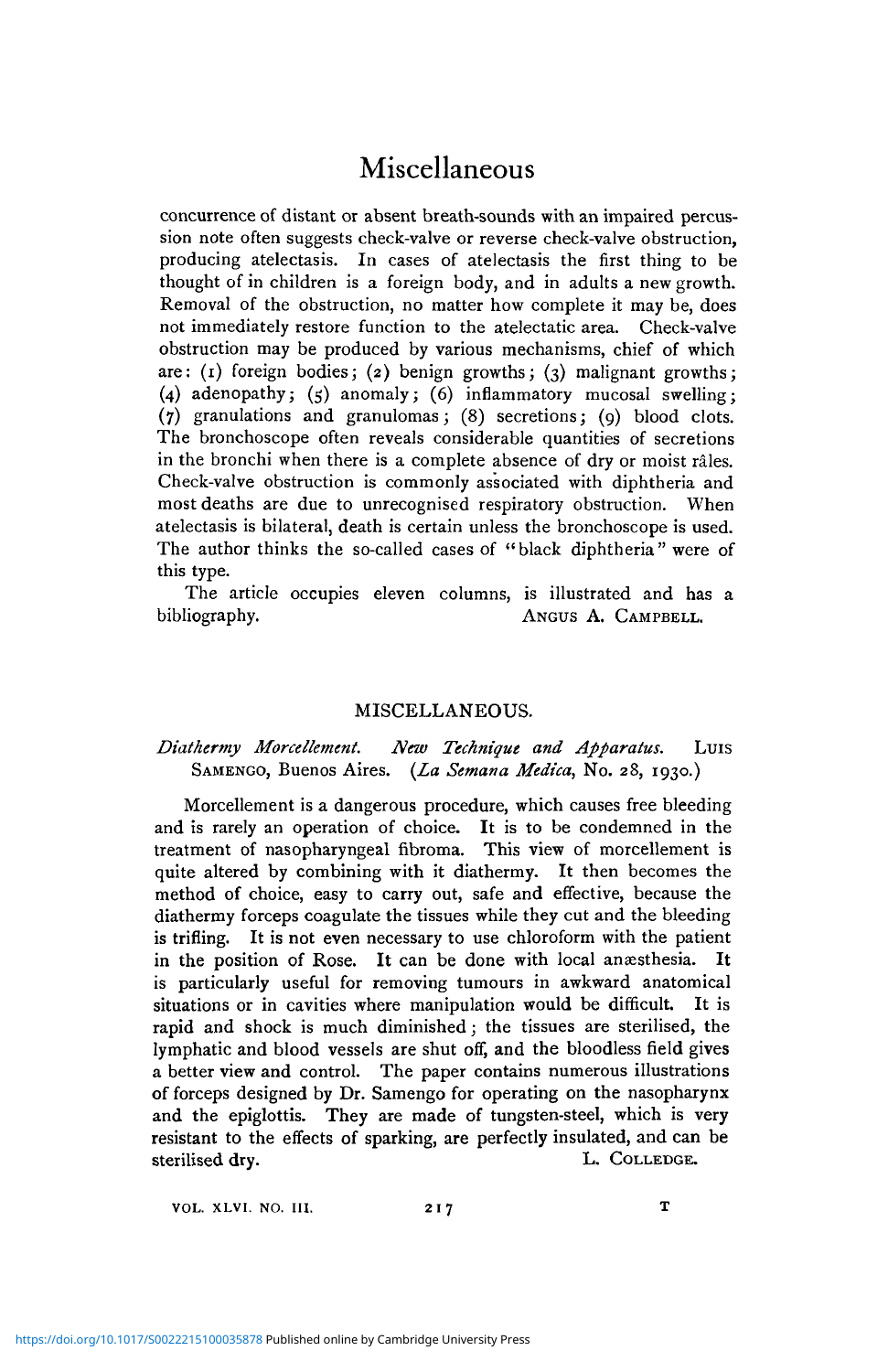*Dysasthesia, Neuritis of the Pharyngeal Branches of the Vagus.* Dr. MAURICE VERNET, Paris. *(Ada Oto-Laryngologica,* Vol. xiv., Fasc. 1-2.)

The time of paraesthesia-neuroses is past. Every organic sensation reveals an anatomical change in a definite limited nervous region, a functional disturbance, a more or less profound change which can be exactly determined. This is the case in disturbed sensibility of the pharynx which constitutes a dyssesthesia of the vagus in one of its most important branches.

Dyssesthesia, pain and palsy are the three successive symptoms of a more or less lasting neuritis of this nerve. The author describes exactly the sensitive innervation of the pharynx, the analysis of the experimental or accidental intersection of the last cranial nerves, and the systematic clinical observation of the different kinds of dyssesthesia of the vagus on which is based the description of this syndrome.

Furthermore, the author makes a study of the whole gradual ascent of the observed sensitive disturbances, from dysaesthesia up to pain. The fundamental character of these disturbances is that, contrary to the manifestation of pain in mucous inflammations, where the pain is increased through swallowing solid food, they are diminished by it. The pain which also appears in ordinary swallowing disappears in taking food and hot drinks.

Reflex secretory disturbances accompany the sense disturbance, *i.e.* dryness in the throat in prolonged dysæsthesia and excessive salivation in acute dysaesthesia.

Reflex congestive or ischæmic vasomotor disturbances without inflammatory character, whose temporary periodicity is parallel to that of the corresponding sense disturbance, also belong to the symptom-complex. This is also the case with the spasmodic or reflected atonic element which depends on sensibility disturbance. Local or general causes can give rise to dysæsthesia: tonsillolith or inflammation of the crypts, *e.g.* in the slight and unilateral cases, especially influenzal; herpetic diseases of the pharynx, disturbances in the ovarian function, etc, in cases of bilateral dysaesthesia. Patients suffering from these disturbances are only secondarily nervous patients because the etiquette of psychosis has too often hidden the real neuritis which is perfectly curable and a cause of the observed sensitive disturbances. AUTHOR'S ABSTRACT.

*Incidence of Ragweed Pollen in United States during* 1929. O. C. DURHAM, Indianapolis. *(Journ. Amer. Med. Assoc,* 14th June 1930, Vol. xciv., No. 24.)

In co-operation with the United States Weather Bureau the author attempted to make a national atmospheric pollen survey in 1929. The work was started 10th August, continued in all stations until